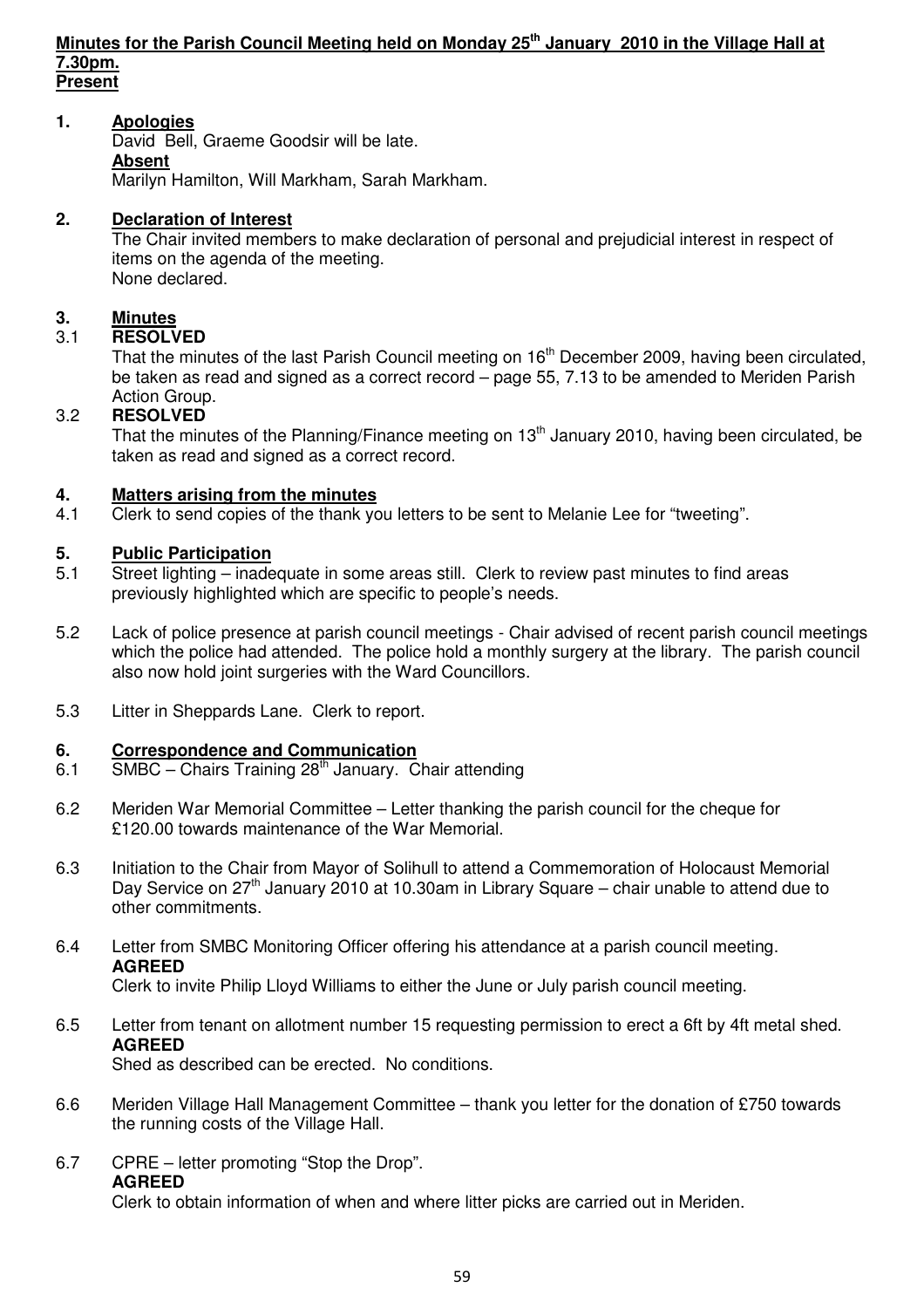- 6.8 WALC Annual Briefing Day March  $6<sup>th</sup>$  2010 Warwick £35 per delegate. Details circulated with agenda. Chair and Graeme Goodsir would like to attend.
- 6.9 Email from SMBC re streetlights The funds to improve the lighting in Meriden came from a capital bid street lighting successfully made at the beginning of last year, but unfortunately this funding only covered the works completed. Unfortunately Street Lighting no longer have a budget to improve lighting or to upgrade lanterns , the budget only covers street lighting columns being structurally tested and replaced if they fail due to safety, so for any additional work SMBC have to rely on being able to fund from elsewhere.

## **Additional**

- 6.10 Rotary Club Megaride June 2010 request to use the playing fields. **AGREED**
- **7.** Receive Reports<br>7.1 Committee Memb
- **Committee Member for Village Hall Management Committee no report.**
- 7.2 **School Governors for Parish Council** no report.<br>7.3 **Committee Member for War Memorial Bob Kiplin**
- 7.3 **Committee Member for War Memorial**  Bob Kipling to speak to Mr Ledbrook about acid treatment on the cyclist's memorial.
- 7.4 **Pool** current condition is fine. Resident in attendance at the meeting to review the BWB report.<br>7.5 **Allotment Representative** no report.
- **Allotment Representative no report.**
- 7.6 **Footpaths/Forum**  no report.
- 7.7 **Meriden Sands Working Group** no report.
- 7.8 **Conservation Committee** last meeting cancelled due to snow. No issues relating to Meriden.
- 7.9 **Local Strategic Partnership**  no report.
- 7.10 **Police Rural Assembly** no report.
- 7.11 **Solihull Area Committee** meeting 14th January cancelled due to the weather.
- 7.12 **Tree Wardens**  no report.
- 7.13 **Meriden Parish Action Group / Village Design Statement** 
	- The Village Appraisal Steering Group has renamed itself the Meriden Parish Action Group. They are currently updating the list of volunteers. Rosie Weaver is finding out what other parish council's are doing to tackle climate change. Rosie/Shirley Goodsir are reviewing the preferred locations for benches. Rosie/Shirley and Tessa Roxburgh are working with Age Concern and the Community Centre on the Linking People Project which involves volunteers linking with older people.
	- A spin off group from the MPAG is the Village Design Statement Group, set up to produce a Village Design Statement with a view to it becoming Supplementary Planning Guidance – SMBC have agreed to this provided that it is a good document. Advice sought by the Clerk is that this group should stay informal and separate to the parish council but that they use the parish council as an umbrella group to deal with finance. Transparency will be maintained
- 7.14 **Community Surgery –** 11<sup>th</sup> January 2010 attended by clerk/chair.

# Cars parked in Albert Road

- Neighbourhood Co-ordinator suggests that residents (who have firsthand experience of dealing with this issue) make an application via Solihull Connect for the double yellow lines to be extended.
- Application has to go through the Cabinet Process and can take up to two years. Pond levels

 The Neighbourhood Co-ordinator is looking into the current cleaning schedule and funds available for this.

 Trees along Meriden Hill – SMBC liaising with Severn Trent Water to cut back the trees adjacent to their property. Progress on this is ongoing.

 Resurfacing at Church Lane (bottom of Meriden Hill) – works scheduled for January have had to be put back to March in view of the adverse weather. In the meantime, to make the area safe potholes have been filled as a temporary measure.

7.15 **Community Speed Watch –** Need more volunteers**.** Details to be put in the next edition of the Meriden Mag.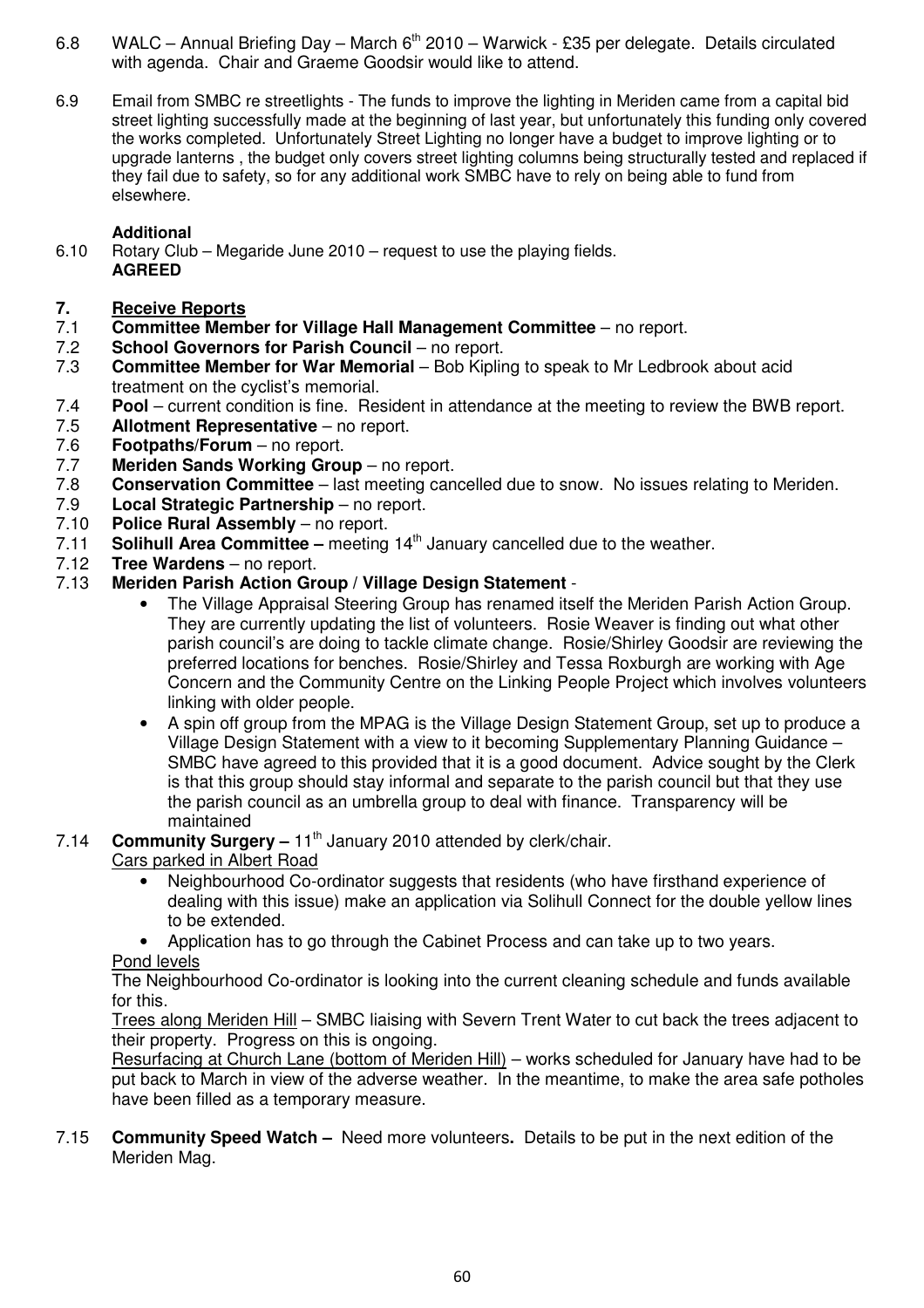- 7.16 **SLCC Branch Meeting**  $14<sup>th</sup>$  January 2010, Bidford on Avon attended by clerk. Neil Pearce, from Avon Planning Services gave a presentation on how to respond to planning applications and understanding plans and design principles. He is providing the WALC training on 13<sup>th</sup> February which will be in more detail.
- 7.17 **WALC Finance Training end of year accounts, financial clinic and audit** 19<sup>th</sup> January 2010, Studley – attended by clerk. Training with Peter Lacy who is National Association of Local Council's financial advisor. Discussions around Audit, PAYE, future of internet banking, VAT. Changes to our financial regulations which we will address at the March meeting.

## **8. Village Matters**

- 8.1 Development Maxstoke Lane and New Play Facilities Hampton Lane**.** 
	- a) **Option Appraisal** the Option Appraisal produced at the request of the parish council by Ark Consultancy was circulated prior to all councillors prior to the meeting.
		- **RESOLVED** that the two following options be "crossed off":
			- 1 Parish Council Ownership and Management due to lack of resources, uncertainty whether the interest on the endowment monies would be sufficient to maintain the facility. Uncertainty as to how much assistance they would receive from volunteers.
			- 2 Shared management with Meriden Primary School because of the limitations on people's time.
		- **RESOLVED** that the following information is required to enable the parish council to make an informed decision. Clerk to liaise with SMBC/WALC/NALC/Balsall Common and Berkswell Sport Association.
			- 1 Clarification of whether the endowment monies are conditional upon the parish taking over management of the facility.
			- 2 What level of support and assistance a new "trust" would receive from SMBC, ie would there be a transition period.
			- 3 Would the decision the parish council make have a bearing on the standard of equipment installed in the playing fields.
			- 4 Likely interest on the minimum endowment figure.
			- 5 Any advice which the Balsall Common and Berkswell Sport Association can provide.
	- b) Meeting with SMBC/DTZ/MPC 20<sup>th</sup> January 2010 re new play facilities Hampton Lane Rosie Weaver, Melanie Lee and Clerk attended a meeting at SMBC offices. Mike Swallow and Mark O'Mullane from SMBC Strategic Services and John Shaw of DTZ (land agent) were also in attendance.
		- Programme for completion of the new play facility has been brought forward to the end of 2010. They will achieve this by using turf instead of seed. This will increase costs but developer is willing to cover the cost. This will not reduce the cost estimate for the play equipment. Wish list of play equipment to be provided to developer at quarterly meeting. Clerk to arrange.
		- Non specialist works tender to go out in the next couple of weeks.
		- DTZ who are land agents for both Solihull MBC and Parish Council to provide advice on the proposed new location of pump station and the other consequential changes. Any changes will require planning consent.
		- Quarterly Review meeting set for  $2^{nd}$  February at 1pm DWH offices. Rosie Weaver/ Julie Hall attending. Melanie Lee and Bob Kipling also agreed to attend Shirley and Graeme Goodsir would also attend if required.
- 8.2 Communications -Deferred to next meeting.
- 8.3 Roses on roundabout meeting on  $12<sup>th</sup>$  February 11.00 meeting at the Bulls Head. Lorna Teager Streetcare, David Tipping, Sue East and myself. Anybody else who wants to come and join us.
- 8.4 Public conveniences police have been in contact with their architect who will be contacting the Clerk shortly.
- **9 Planning Matters**

No new applications received.